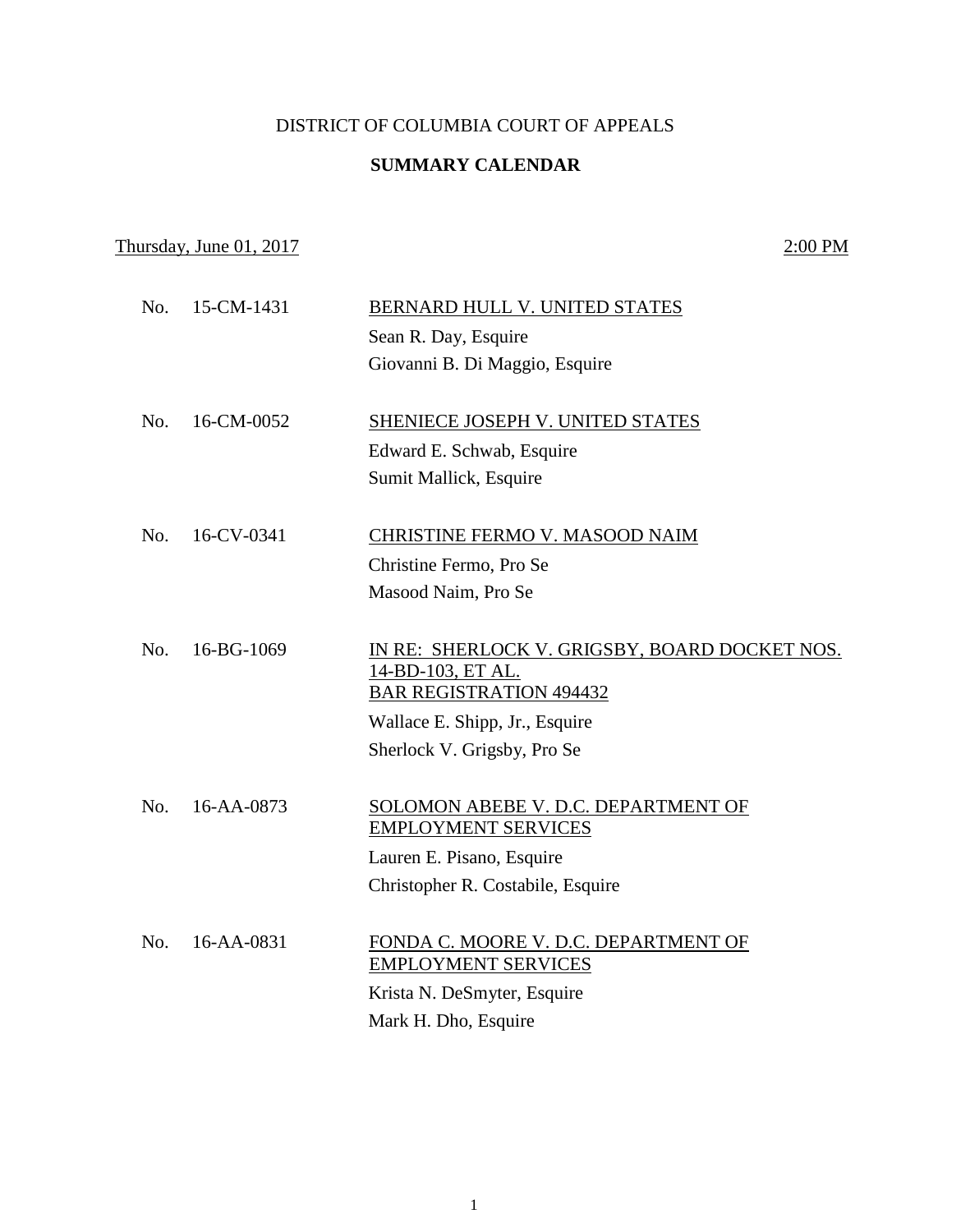| No. | 16-AA-0847              | CHRISTOPHER LAPLANT V. D.C. DEPARTMENT OF<br><b>EMPLOYMENT SERVICES</b> |           |
|-----|-------------------------|-------------------------------------------------------------------------|-----------|
|     |                         | Krista N. DeSmyter, Esquire                                             |           |
|     |                         | Alan M. Carlo, Esquire                                                  |           |
| No. | 16-CM-0736              | <b>MARTHA AKERS V. UNITED STATES</b>                                    |           |
|     |                         | Dennis M. Hart, Esquire                                                 |           |
|     |                         | Nicole L. Battle, Esquire                                               |           |
| No. | 16-CM-0408              | DARRYL NORFLEET V. UNITED STATES                                        |           |
|     |                         | Ian A. Williams, Esquire                                                |           |
|     |                         | Ali D. Kargbo, Esquire                                                  |           |
| No. | 16-CF-0590              | DARON K. BROWN V. UNITED STATES                                         |           |
|     |                         | Nancy E. Allen, Esquire                                                 |           |
|     |                         | David P. Saybolt, Esquire                                               |           |
| No. | 16-CF-0492              | FRANK G. SMITH V. UNITED STATES                                         |           |
|     |                         | Vincent A. Jankoski, Esquire                                            |           |
|     |                         | Kristina L. Ament, Esquire                                              |           |
| No. | 15-CO-0902              | <b>GRACE N. MCGUIRE V. UNITED STATES</b>                                |           |
| No. | 15-CO-0903              | <b>GRACE N. MCGUIRE V. UNITED STATES</b>                                |           |
|     |                         | Ian A. Williams, Esquire                                                |           |
|     |                         | Cara A. Gardner, Esquire                                                |           |
|     | Thursday, June 15, 2017 |                                                                         | $2:00$ PM |
| No. | 15-CO-0974              | RASHOD C. HOLMES V. UNITED STATES                                       |           |
|     |                         | Abram J. Pafford, Esquire                                               |           |
|     |                         | Cara A. Gardner, Esquire                                                |           |
|     |                         |                                                                         |           |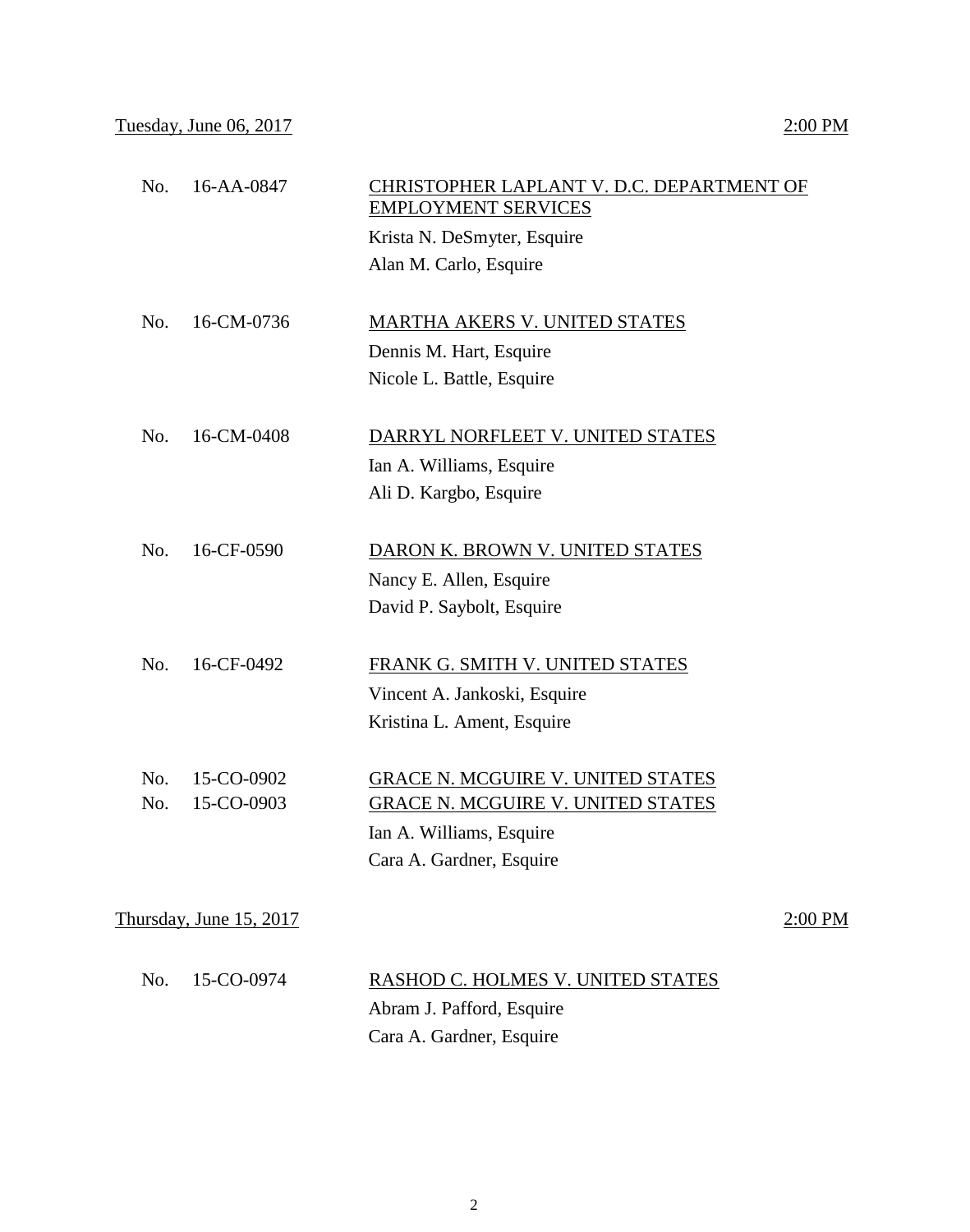| No. | 16-CF-0092             | MATTHEW J. WHITE V. UNITED STATES                                                                     |         |
|-----|------------------------|-------------------------------------------------------------------------------------------------------|---------|
|     |                        | Sicilia C. Englert, Esquire                                                                           |         |
|     |                        | Michael E. McGovern, Esquire                                                                          |         |
| No. | 14-CV-0381             | CHAITRI HAPUGALLE V. CHASTLETON COOPERATIVE<br><b>ASSOCIATION, INC.</b>                               |         |
|     |                        | Chaitri Hapugalle, Pro Se                                                                             |         |
|     |                        | Mark R. Raddatz, Esquire                                                                              |         |
| No. | 16-FM-0855             | JOHN GRIMM V. MARY STEINACKER-GRIMM                                                                   |         |
|     |                        | Tara Steinnerd, Esquire                                                                               |         |
|     |                        | Kenneth Sigman, Esquire                                                                               |         |
| No. | 16-AA-0685             | WASHINGTON METROPOLITAN AREA TRANSIT<br>AUTHORITY V. D.C. DEPARTMENT OF EMPLOYMENT<br><b>SERVICES</b> |         |
|     |                        | Sarah O. Rollman, Esquire                                                                             |         |
|     |                        | Krista N. DeSmyter, Esquire                                                                           |         |
| No. | 16-FM-0672             | LILY NGUYEN V. PAUL DESCHENE                                                                          |         |
|     |                        | Darin L. Rumer, Esquire                                                                               |         |
|     |                        | Paul Deschene, Pro Se                                                                                 |         |
|     | Tuesday, June 20, 2017 |                                                                                                       | 2:00 PM |
| No. | 14-CO-1439             | THEDNESE D. GARRETT V. UNITED STATES<br>Michael L. Spekter, Esquire                                   |         |
|     |                        | James A. Ewing, Esquire                                                                               |         |
| No. | 13-CO-0744             | MICHAEL C. DUNCAN V. UNITED STATES                                                                    |         |
| No. | 16-CO-0215             | <u>MICHAEL C. DUNCAN V. UNITED STATES</u>                                                             |         |
|     |                        | Tonya L. Fleming, Esquire                                                                             |         |
|     |                        | Nicholas P. Coleman, Esquire                                                                          |         |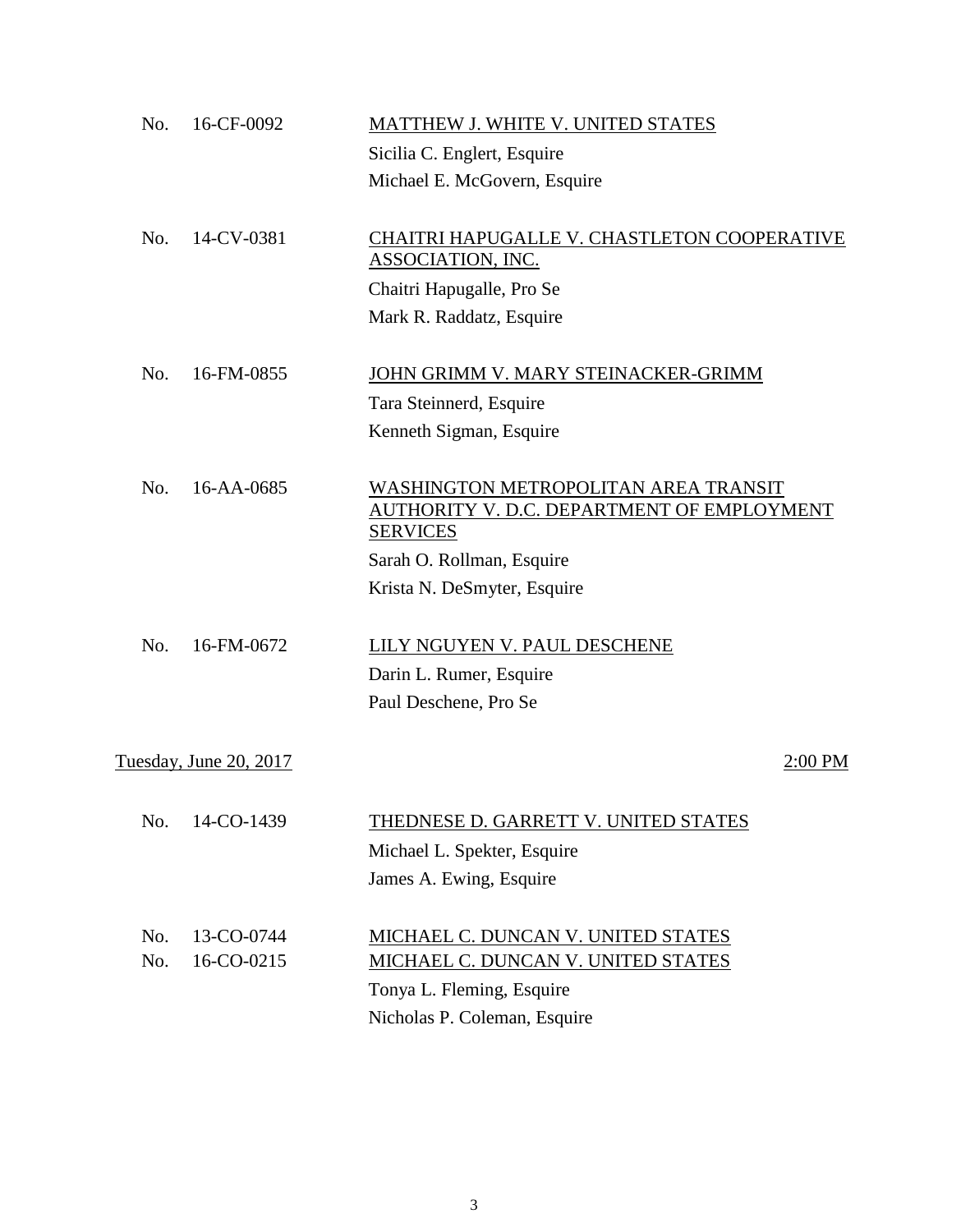| No.        | 16-CO-0295                     | VENLONTE V. BETHEA V. UNITED STATES                                   |
|------------|--------------------------------|-----------------------------------------------------------------------|
|            |                                | Richard S. Stolker, Esquire                                           |
|            |                                | Michael E. McGovern, Esquire                                          |
| No.        | 16-FM-0415                     | DE'ANDRE ANDERSON V. LEMLEM MECONEN-<br><b>ANDERSON</b>               |
|            |                                | Michelle L. Lockard, Esquire                                          |
|            |                                | Marcia Kuntz, Esquire                                                 |
| No.        | 16-FM-0525                     | <b>MOHAMED ALI V. ALAA ABDEGHANY</b>                                  |
|            |                                | Rex B. Wingerter, Esquire                                             |
|            |                                | Kamal Nawash, Esquire                                                 |
| No.        | 16-FM-0711                     | THOMAS ARMSTRONG V. FANNIE JOYCE<br><b>STRINGFELLOW</b>               |
|            |                                | Thomas Armstrong, Pro Se                                              |
|            |                                | Fannie Joyce Stringfellow, Pro Se                                     |
|            | <u>Thursday, June 22, 2017</u> | $2:00$ PM                                                             |
| No.<br>No. | 15-CM-1176<br>16-CO-0568       | CLINTON TURNER V. UNITED STATES                                       |
|            |                                | <b>CLINTON TURNER V. UNITED STATES</b><br>Nigel Barrella, Esquire     |
|            |                                | Cara A. Gardner, Esquire                                              |
|            |                                |                                                                       |
| No.        | 16-CM-0695                     | TINA M. THOMAS V. UNITED STATES                                       |
|            |                                | Patricia Cresta-Savage, Esquire                                       |
|            |                                | Ryan E. Norman, Esquire                                               |
| No.        | 16-AA-0245                     | JACKIE MCCALL, JR V. DISTRICT OF COLUMBIA<br><b>BOARD OF PHARMACY</b> |
|            |                                | Jackie McCall, Jr., Pro Se                                            |
|            |                                | Noah B Baron, Esquire                                                 |